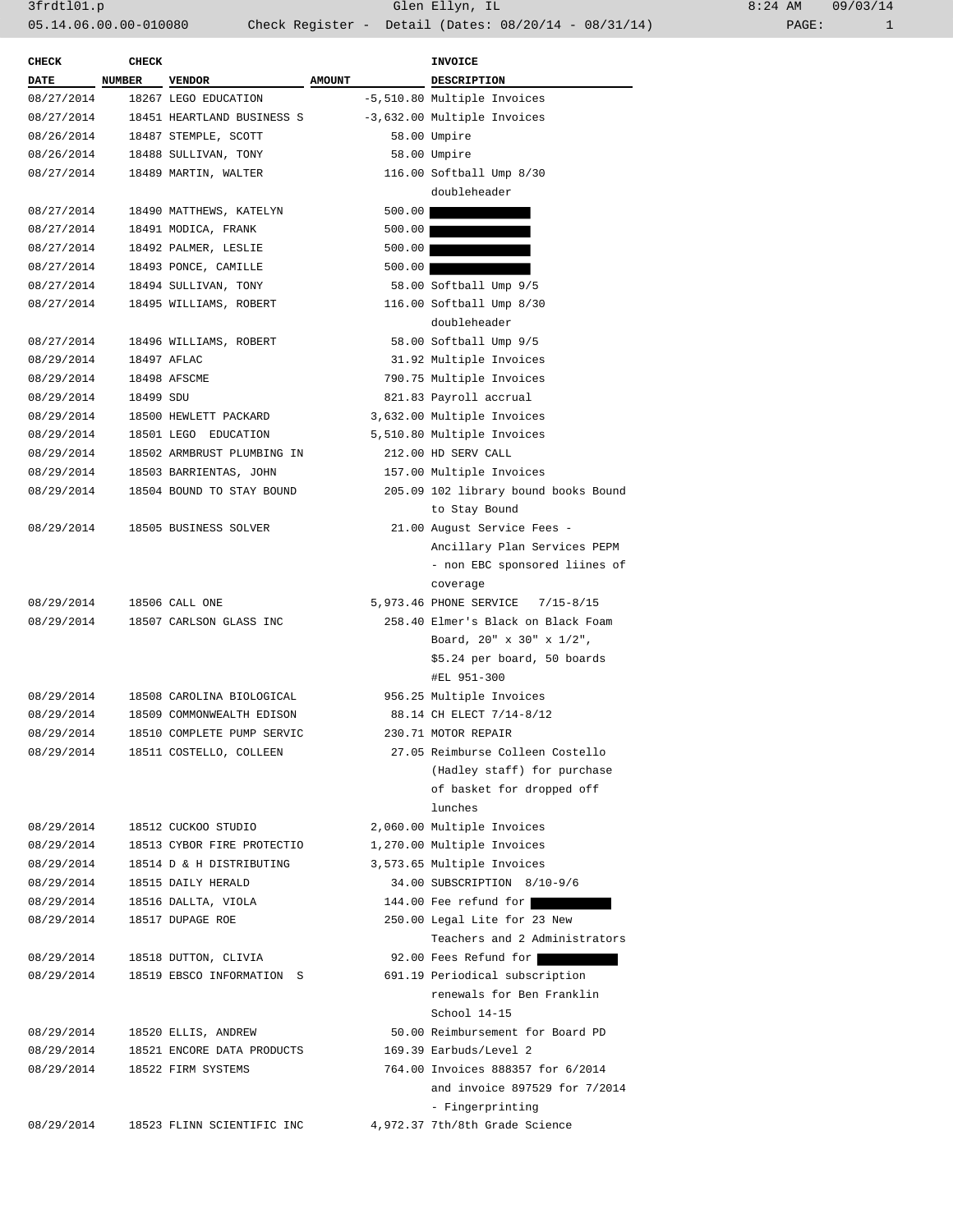| $8:24$ AM |       | 09/03/14 |
|-----------|-------|----------|
|           | PAGE: | 2        |

| <b>CHECK</b>                 | <b>CHECK</b>  |                                               |               | <b>INVOICE</b>                                             |
|------------------------------|---------------|-----------------------------------------------|---------------|------------------------------------------------------------|
| <b>DATE</b>                  | <b>NUMBER</b> | <b>VENDOR</b>                                 | <b>AMOUNT</b> | <b>DESCRIPTION</b>                                         |
|                              |               |                                               |               | Supplies Flinn gives us a 10%                              |
|                              |               |                                               |               | discount and Free shipping on                              |
|                              |               |                                               |               | most items PLEASE USE QUOTE                                |
|                              |               |                                               |               | <b>NUMBER 20771</b>                                        |
| 08/29/2014                   |               | 18524 FOX VALLEY FIRE & SA                    |               | 1,355.80 Multiple Invoices                                 |
| 08/29/2014                   |               | 18525 GIMMEES                                 |               | 1,764.38 Hadley Lanyards                                   |
| 08/29/2014                   |               | 18526 GLENOAKS THERAPEUTIC                    |               | 4,729.66 Multiple Invoices                                 |
| 08/29/2014                   |               | 18527 GRAPHICS PLUS INC                       |               | 290.60 Invoice # 32046 - BUSINESS                          |
|                              |               |                                               |               | CARDS                                                      |
| 08/29/2014                   |               | 18528 GRAYBAR ELECTRIC CO                     |               | 961.92 Purchase light tubes for all                        |
|                              |               |                                               |               | schools                                                    |
| 08/29/2014                   |               | 18529 ICE MOUNTAIN SPRING                     |               | 119.32 Multiple Invoices                                   |
| 08/29/2014                   |               | 18530 LEVITT, AMY                             |               | 156.00 Refund fees for                                     |
|                              |               |                                               |               |                                                            |
| 08/29/2014                   |               | 18531 LINCOLNSHIRE PRINTIN                    |               | 204.88 8th Grade Supplies                                  |
| 08/29/2014                   |               | 18532 LUJAN, JENNIFER                         |               | 75.00 Refund of fees                                       |
| 08/29/2014                   |               | 18533 METRO PROFESSIONAL P                    |               | 4,118.00 ASST WATERHOG MATS                                |
| 08/29/2014                   |               | 18534 MR HANDYMAN                             |               | 340.00 Window repairs at Ben                               |
|                              |               |                                               |               | Franklin Mr. Handyman 245 W                                |
|                              |               |                                               |               | Roosevelt Rd Building 15                                   |
|                              |               |                                               |               | Suite 111 West Chicago, IL                                 |
|                              |               |                                               |               | 60185                                                      |
| 08/29/2014                   |               | 18535 NASCO                                   |               | 572.14 Multiple Invoices                                   |
| 08/29/2014                   |               | 18536 NORTHERN ILLINOIS GA                    |               | 117.06 Multiple Invoices                                   |
| 08/29/2014                   |               | 18537 OFFICE DEPOT                            |               | 440.69 Multiple Invoices                                   |
| 08/29/2014                   |               | 18538 ORIENTAL TRADING CO                     |               | 206.99 8th Grade science supplies                          |
| 08/29/2014                   |               | 18539 ORKIN LLC                               |               | 105.00 AL PEST SERV JULY                                   |
| 08/29/2014                   |               | 18540 PROFESSIONAL PAVING                     |               | 8,016.00 Multiple Invoices                                 |
| 08/29/2014<br>08/29/2014     |               | 18541 SCHOOL SPECIALTY<br>18542 SIGN IDENTITY |               | 1,160.67 Carpets for Building<br>103.50 Name tags for new  |
|                              |               |                                               |               | administrator & CSO staff                                  |
|                              |               |                                               |               | Gallo, Rodriguez, Wheeler,                                 |
|                              |               |                                               |               | Shumate, Kellam                                            |
| 08/29/2014                   |               | 18543 SIMPLEX GRINNELL                        |               | 1,047.00 HD SERV CALL                                      |
| 08/29/2014                   |               | 18544 SQUEEGEE BROTHERS                       |               | 1,086.00 Multiple Invoices                                 |
| 08/29/2014                   |               | 18545 STAPLES ADVANTAGE                       |               | 719.33 Multiple Invoices                                   |
| 08/29/2014                   |               | 18546 STOUT, STACEY                           |               | 32.41 School Supplies                                      |
| 08/29/2014                   |               | 18547 THOMPSON, REBECCA                       |               | 56.25 Translating                                          |
| 08/29/2014                   |               | 18548 TIGERDIRECT.COM                         |               | 1,006.98 Multiple Invoices                                 |
| 08/29/2014                   |               | 18549 TRAINERS WAREHOUSE                      |               | 183.95 7/7/2014 School Supplies                            |
| 08/29/2014                   |               | 18550 TYCO INTEGRATED SECU                    |               | 9,282.54 Multiple Invoices                                 |
| 08/29/2014                   |               | 18551 VARMA, SHEILA                           |               | 50.00 Translating                                          |
| 08/29/2014                   |               | 18552 VILLAGE OF GLEN ELLY                    |               | 30,711.40 CH STORMWATER FEES                               |
| 08/29/2014                   |               | 18553 VORIS MECHANICAL INC                    |               | 22,066.00 Labor to install chiller at                      |
|                              |               |                                               |               | AL school, emergency board                                 |
|                              |               |                                               |               | approval Voris Mechanical,                                 |
|                              |               |                                               |               | Inc 370 Windy Point Dr PO                                  |
|                              |               |                                               |               | Box 5488 Glendale Heights, IL                              |
|                              |               |                                               |               | 60139 630-469-7800                                         |
|                              |               |                                               |               | 630-469-7911 FX                                            |
| 08/29/2014                   |               | 18554 WASTE MANAGEMENT WES                    |               | 561.08 CH ROLLOFF                                          |
| 08/29/2014                   |               | 18555 WEST MUSIC CO                           |               | 489.50 Recorders 3rd graders                               |
|                              |               | 08/29/2014 201400118 ILL MUNICIPAL RETIRE     |               | 45,229.93 Multiple Invoices                                |
|                              |               | 08/29/2014 201400119 ILLINOIS DEPT OF REV     |               | 27,178.26 Multiple Invoices                                |
| 08/29/2014 201400121 T H I S |               | 08/29/2014 201400120 INTERNAL REV SERVICE     |               | 107,357.30 Multiple Invoices<br>8,966.51 Multiple Invoices |
|                              |               |                                               |               |                                                            |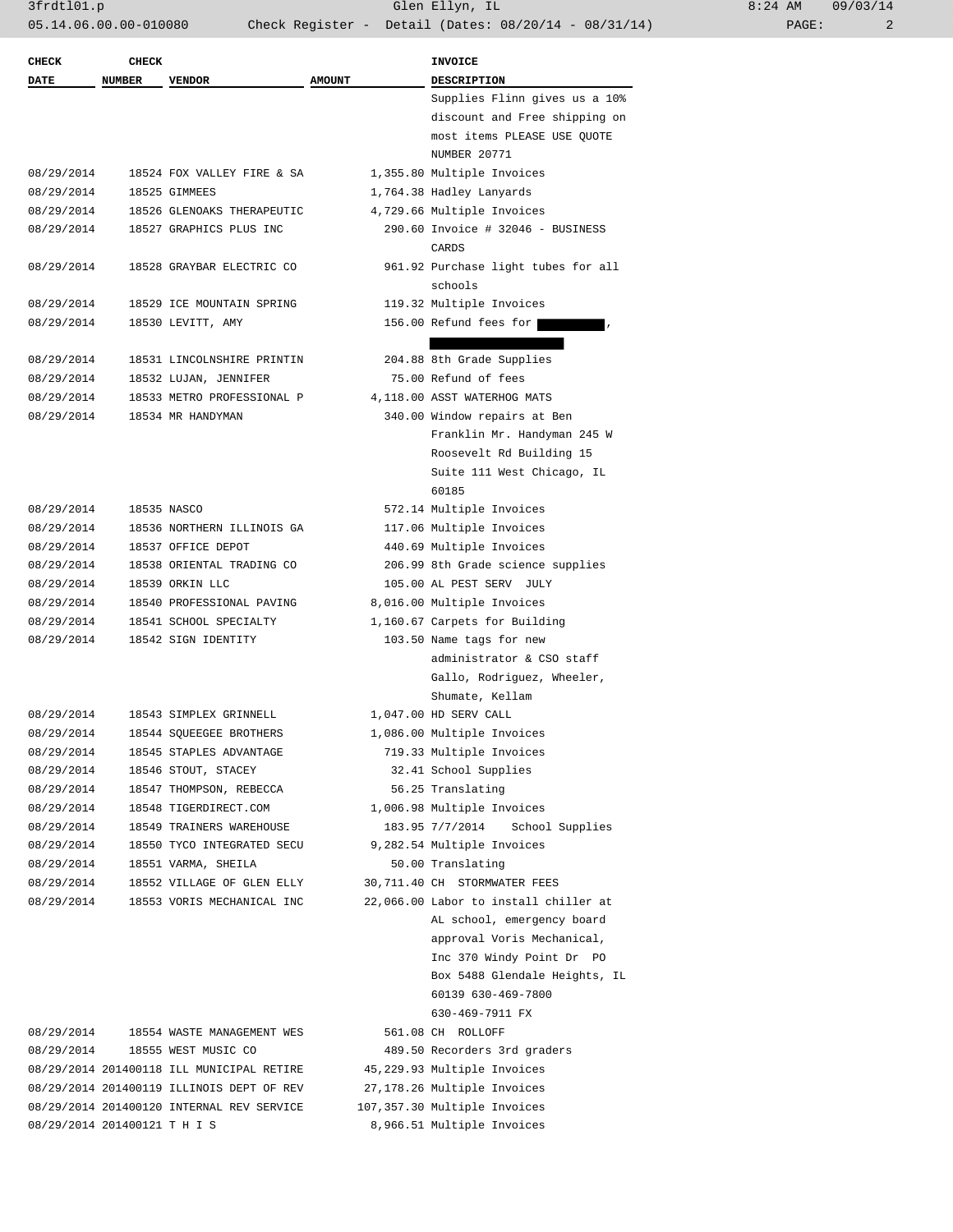3frdtl01.p Glen Ellyn, IL 8:24 AM 09/03/14 05.14.06.00.00-010080 Check Register - Detail (Dates: 08/20/14 - 08/31/14)

| CHECK                          | CHECK  |                                           |        | INVOICE                           |
|--------------------------------|--------|-------------------------------------------|--------|-----------------------------------|
| <b>DATE</b>                    | NUMBER | <b>VENDOR</b>                             | AMOUNT | <b>DESCRIPTION</b>                |
|                                |        | 08/29/2014 201400122 TEACHERS RETIREMENT  |        | 54,409.27 Multiple Invoices       |
| 08/29/2014 201400123 WAGEWORKS |        |                                           |        | 3,576.84 Multiple Invoices        |
|                                |        | 08/29/2014 201400124 THE OMNI GROUP       |        | 17,624.10 Multiple Invoices       |
|                                |        | 08/29/2014 201400126 GLEN ELLYN EDUCATION |        | 136.20 Payroll accrual            |
|                                |        | 08/29/2014 201400128 EDUCATIONAL BENEFIT  |        | 415,925.44 AD&D, Dental, Life and |
|                                |        |                                           |        | Medical insurance - August        |
|                                |        |                                           |        | 2014                              |

Totals for checks 798,842.10